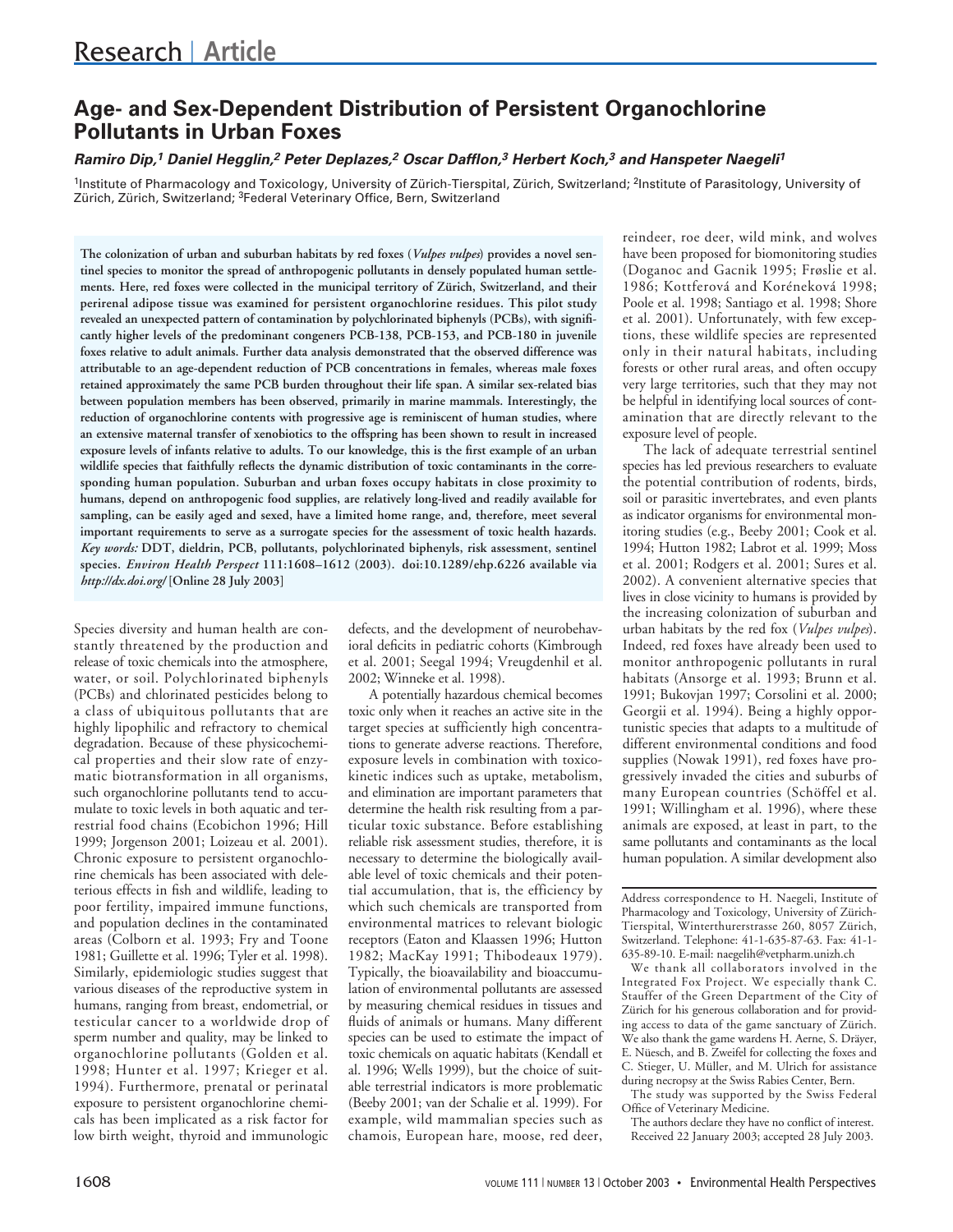took place in other parts of the wide distribution area of red foxes, including Canada and Japan (Gloor et al. 2001). During recent years, the fox population in Zürich, the largest city of Switzerland, increased to a density of 6.9–10.3 adult animals/km2, with cubs being reared in public parks and in private gardens (Hofer et al. 2000). Contrary to the typically large territories encountered in rural habitats, the home range of these urban foxes is limited to small areas of ≤ 0.5 km<sup>2</sup> (Doncaster and Macdonald 1991; Harris 1977; Harris and Trewhella 1988), so the geographic area being monitored by the analysis of each animal is well defined. The recent finding that red foxes collected from separate sites in the city of Zürich contain distinctly different levels of toxic metals (Dip et al. 2001) confirmed that the composition of chemicals in their organs is representative of locally occurring pollutants or contaminants. For example, mean lead concentrations were nearly three times higher in the liver of juvenile foxes from the urban center than in the corresponding tissue of their rural counterparts. In this study, we analyzed the distribution of organochlorine pollutants in the fox population living in the city of Zürich and its suburbs as a first step to validate this possible sentinel species against the known human exposure and, hence, demonstrate its significance with respect to health hazards in people. Our findings indicate that the analysis of urban and suburban foxes may not only serve to estimate the magnitude of environmental pollution but may also help to identify persistent chemicals that pose a particular threat to sensitive human risk groups.

# **Materials and Methods**

*Foxes.* Red foxes were collected between January 1999 and February 2000 in Zürich and its suburbs, which are inhabited by about a million people. This study area consists of an urban and suburban center of 60  $km^2$ , surrounded by forests and farmland amounting to 30 km2. Most foxes (~75%) were shot by local



**Figure 1.** Study area. The varying distances between neighboring buildings were used to divide the municipality of Zürich into rural (distances > 100 m), suburban, and urban compartments (distances < 100 m). The suburban area constitutes a transition zone of 500 m between the rural and urban compartments. Geographic coordinates are shown on the grid.

game wardens; the remaining animals were killed during road or traffic accidents (no animals were killed for the purpose of this study). The exact coordinates of each collection site were recorded. The carcasses were wrapped in plastic bags and stored at –20°C until necropsy. Tissues were carefully examined for postmortem degradation and for the presence of shots or shot injuries, and, if present, such samples were eliminated from further analysis. The age of each animal was determined by counting annuli in the cementum of a canine tooth of the lower jaw (Harris 1978).

*Sample analysis.* Organochlorine concentrations were assessed in samples of homogenized kidney using a validated procedure that follows the method by Corsolini et al. (2000) with several modifications. Samples were extracted in the presence of a mixture of *n-*hexane and dichloromethane at a ratio of 4:1. The apolar phase was processed through two consecutive Florisil columns eluted with *n*-hexane/dichloromethane at ratios of 4:1 on the first column and 9:1 on the second column. Analyses were performed with an HRGC 5160 gas chromatograph (Carlo Erba, Milan, Italy) equipped with <sup>63</sup>Ni electron capture detector and a fused silica capillary column (60 m ×  $0.25$  mm  $\times$   $0.25$   $\mu$ m) (MSP-Friedli, Koeniz, Switzerland). The carrier gas was hydrogen at 2 mL/min with a splitting ratio of 15:1. The temperatures of the injector and detector were 260°C and 315°C, respectively. The oven was kept at 100°C, and then increased to 160°C at 10°C/min, then to 265°C at 3°C/min, and finally set at 295°C (with an increase of 20°C/min). Pure reference standards (Dr. Ehrenstorfer, Augsburg, Germany) were used for recovery determination and quantification. Each series of analysis included a blank, a standard calibration curve, and spiked specimens. Recovery of organochlorines with spiked samples ranged from 80% to 100%. In the case of dieldrin and endrin, recovery was reduced to about 40%. All results are given in milligrams per kilogram on a wet-weight basis and represent arithmetic means ± standard error of the mean (SE). The coefficient of variation on replicate probes was < 7%. The limit of detection in tissue samples was 0.005 mg/kg.

*Statistics.* PCB, dieldrin, and dichlorodiphenyltrichloroethane (DDT) concentrations between different areas, age groups and sexes were compared by the Mann-Whitney *U* test and the Kruskal-Wallis nonparametric analysis of variance (ANOVA) using the Graphpad Instat version 3.0a software (Graphpad, San Diego, CA, USA). The Kruskal-Wallis posttest for multiple comparisons according to Dunn was applied to determine *p* values, and differences were considered significant at *p* < 0.05.

### **Results**

*Composition of sample population.* A sample of perirenal adipose tissue was obtained from a total of 192 red foxes collected between January 1999 and February 2000. Fifty-nine animals were from the urban center of Zürich; 122 animals were collected in the suburban area, and only 11 foxes were from the near rural surroundings (Figure 1). Upon age determination, these animals were divided into three groups: juvenile foxes  $\leq 12$  months of age  $(n = 108)$ , young foxes between 13 and 24 months of age  $(n = 36)$ , and adult foxes  $>$  2 years of age ( $n = 48$ ). The study population consisted of 47% females and 53% males.

*Organochlorine residues.* A series of persistent organochlorine pollutants were determined by gas chromatography coupled to electron capture detection. The quantitatively most important residue fraction consisted of PCBs, a class of ubiquitous environmental pollutants comprising 209 possible congeners with different chlorine substitution patterns (Giesy and Kannan 1998). These individual congeners have different physicochemical properties that influence their bioavailability, metabolism, and half-life such that, in most biologic extracts, PCB-138, PCB-153, and PCB-180 constitute the dominating components (Cogliano 1998; Safe 1994). These major PCB congeners were detected in the adipose tissue of all 192 foxes, although at relatively low levels (Table 1). PCB-138 was present at concentrations ranging between 0.005 mg/kg (the limit of detection) and 0.150 mg/kg. The lowest PCB-153 and PCB-180 levels were around 0.010 mg/kg. The highest concentrations observed for PCB-153 and PCB-180 were 0.485 and 0.357 mg/kg,

|  | Table 1. Results of organochlorine analysis by geographic area. |  |  |
|--|-----------------------------------------------------------------|--|--|
|  |                                                                 |  |  |

|                      |      | Positive samples (%) |      | Maximum (mg/kg) |       |         |        | Mean <sup>a</sup> (mg/kg) |        |  |
|----------------------|------|----------------------|------|-----------------|-------|---------|--------|---------------------------|--------|--|
|                      |      |                      | R    |                 |       | R       |        |                           | R      |  |
| ΣPCB (138, 153, 180) | 100  | 100                  | 100  | 0.939           | 0.790 | 0.266   | 0.221  | 0.199                     | 0.165  |  |
| PCB-28               | 0    | 1.7                  | 0    | < 0.005         | 0.006 | < 0.005 | $NA^b$ | 0.006                     | $NA^b$ |  |
| PCB-101              | 15.3 | 5.8                  |      | 0.089           | 0.011 | < 0.005 | 0.015  | 0.007                     | $NA^b$ |  |
| Dieldrin             | 72.9 | 70.5                 | 54.5 | 0.112           | 0.154 | 0.113   | 0.016  | 0.023                     | 0.018  |  |
| <b>DDT</b>           | 35.6 | 34.4                 | 18.2 | 0.063           | 4.361 | 0.010   | 0.021  | 0.019                     | 0.009  |  |
| Endosulfan           | 39.0 | 18.2                 | 9.1  | 0.027           | 0.040 | 0.006   | 0.010  | 0.009                     | 0.005  |  |
| Hexachlorobenzene    | 50.8 | 45.5                 | 27.3 | 0.015           | 0.127 | 0.060   | 0.006  | 0.007                     | 0.006  |  |
| Heptachlor epoxide   | 5.1  | 14.1                 | 9.1  | 0.008           | 0.013 | 0.007   | 0.007  | 0.006                     | 0.007  |  |

Abbreviations: NA, not applicable; R, rural area; S, suburban; U, urban.

*<sup>a</sup>*Mean values of positive samples; the results under the limit of detection were not included. *b*A mean value could not be calculated because all samples were below the limit of detection.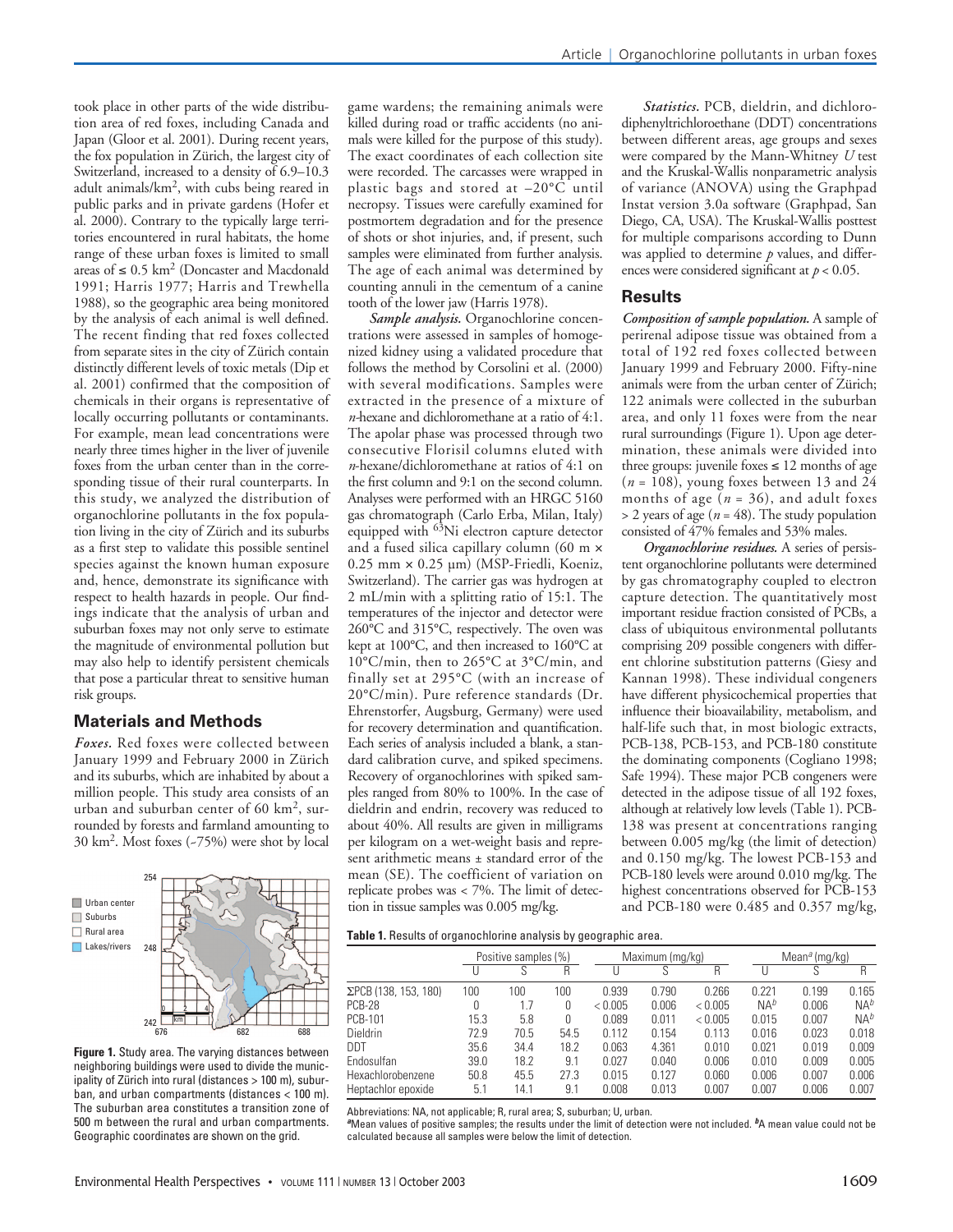respectively. In contrast to these major congeners, 138, 153, and 181, which were detected in all animals, PCB-28 was found above the limit of detection of 0.005 mg/kg in only two foxes. All foxes resulted negative for PCB-52, but PCB-101 was found in 17 animals at concentrations of 0.005–0.011 mg/kg. Similarly, detectable concentrations of organochlorine insecticides were encountered only in a fraction of the animals. For example, 70% of tissue samples were positive for dieldrin with concentrations of up to 0.154 mg/kg. Similarly, 34% of the samples resulted positive for DDT with the highest concentration reaching 4.361 mg/kg. Only 24% of the animals contained trace levels of endosulfan, 46% were positive for hexachlorobenzene, and heptachlor epoxide could be detected in 11% of the adipose tissue samples (Table 1).

*Comparison between foxes from different habitats.* In a previous study with the same fox population ( $\hat{D}$ ip et al. 2001), we found that animals from adjacent but different environmental compartments contained distinct levels of heavy metals. These previous results confirmed that urban foxes really occupy their city habitats and are not just occasional roamers from the surrounding rural areas. Here, we observed a gradient of PCB concentrations in adipose tissue (sum of PCB-138, PCB-153, and PCB-180) from the urban foxes to the animals living in the suburbs and rural surroundings (Table 1). In particular, PCB-138 was preferentially accumulated in foxes of the urban center (Figure 2A). The increased mean value for PCB-138 in urban foxes relative to the rural animals was significant upon analysis by the Mann-Whitney *U* test. An apparently similar but statistically not significant trend was observed for PCB-153. No regional difference was detected in the level of congener PCB-180, and the foxes of all three environmental compartments also contained, on average, nearly identical levels of dieldrin (Figure 2A), hexachlorobenzene, and heptachlor epoxide (data not shown). The apparent spatial differences for PCB-101, DDT, and endosulfan (with lower contaminant levels in the rural compartment; Table 1) were rejected upon statistical analysis. This comparison suggests that the degree of exposure to persistent organochlorine pollutants is not dramatically increased in the urban center of the city relative to its suburban or rural surroundings.

*Age-dependent distribution of organochlorine residues.* The entire fox population, including the small rural fraction of only 11 animals collected at the city border, was further dissected according to age (Table 2). We calculated an additive PCB concentration (sum of PCB-138, PCB-153, and PCB-180) of  $0.235 \pm 0.018$  mg/kg (mean  $\pm$  SE) in juvenile foxes  $\leq 12$  months of age. Surprisingly, this total PCB concentration decreased to  $0.146 \pm 0.016$  mg/kg in the adult animals > 24 months of age. Notably, the absolutely highest PCB load (sum of PCBs amounting to nearly 1 mg/kg) was detected in a juvenile fox, whereas the absolutely lowest sum of PCBs (0.019 mg/kg) was found in an adult fox. The same general trend of reduced PCB burden with increasing age was observed with all individual congeners tested (Figure 2B). In all of these cases, the overall difference between juvenile and adult animals appeared significant upon data analysis by both the Mann-Whitney *U* test and nonparametric ANOVA (see "Materials and Methods" for details). No such general decrease could be detected for organochlorine insecticides, because there was a very similar dieldrin concentration in all three age groups (Figure 2B). Also, the content

of PCB-28, PCB-101, DDT, endosulfan, hexachlorobenzene, and heptachlor epoxide was not significantly different in the three age groups. Nevertheless, it is remarkable that the animals with the highest concentrations of PCB-28 (0.006 mg/kg), PCB-101 (0.089 mg/kg), dieldrin (0.154 mg/kg), DDT (4.361 mg/kg), endosulfan (0.027 mg/kg), and hexachlorobenzene (0.033 mg/kg) always belonged to the category of juvenile foxes.

*Sex-dependent distribution of PCB residues.* When the distribution of PCBs was further analyzed by separating the foxes according to their sex, we observed only slightly higher PCB levels in males than in females. However, a clear difference between the two sexes was evidenced after plotting the concentration in each group of animals as a function



**Figure 2.** Mean concentration (± SE) of PCBs and dieldrin in the adipose tissue of foxes. (*A*) Comparison between different environmental compartments. (*B*) Comparison between different age groups. \**p* < 0.05 for differences between urban and rural foxes. \*\**p* < 0.05 for differences between juvenile and adult foxes. # *p* < 0.05 for differences between juvenile and young foxes.

| Table 2. Results of organochlorine analysis by age group. |  |
|-----------------------------------------------------------|--|
|-----------------------------------------------------------|--|

|                      | Positive samples (%) |      |      |       | Maximum (mg/kg) |         |       | Mean <sup>a</sup> (mg/kg) |                 |  |
|----------------------|----------------------|------|------|-------|-----------------|---------|-------|---------------------------|-----------------|--|
|                      |                      |      | Α    |       |                 | А       |       |                           | А               |  |
| ΣPCB (138, 153, 180) | 100                  | 100  | 100  | 0.939 | 0.605           | 0.347   | 0.235 | 0.186                     | 0.146           |  |
| PCB-28               | 0.9                  | 2.8  | 0    | 0.089 | 0.005           | < 0.005 | 0.006 | 0.005                     | NA <sup>b</sup> |  |
| <b>PCB-101</b>       | 12.0                 |      | 4.2  | 0.089 | < 0.005         | 0.006   | 0.013 | $NA^b$                    | 0.006           |  |
| <b>Dieldrin</b>      | 75.0                 | 58.3 | 68.8 | 0.154 | 0.017           | 0.141   | 0.024 | 0.082                     | 0.022           |  |
| DDT                  | 42.6                 | 44.4 | 27.1 | 4.361 | 0.016           | 0.077   | 0.115 | 0.007                     | 0.015           |  |
| Endosulfan           | 32.4                 | 8.3  | 16.7 | 0.027 | 0.010           | 0.026   | 0.010 | 0.007                     | 0.012           |  |
| Hexachlorobenzene    | 51.9                 | 8.3  | 33.3 | 0.033 | 0.006           | 0.008   | 0.007 | 0.005                     | 0.006           |  |
| Heptachlor epoxide   | 10.2                 | 58.3 | 14.6 | 0.013 | 0.082           | 0.008   | 0.007 | 0.017                     | 0.007           |  |

Abbreviations: A, adult (> 2 years of age); J, juvenile ( $\leq$  12 months of age); NA, not applicable; Y, young (between 13 and 24 months of age).

*<sup>a</sup>*Mean values of positive samples; the results under the limit of detection were not included. *b*A mean value could not be calculated because all samples were below the limit of detection.



**Figure 3.** PCB concentrations (mean ± SE) in the adipose tissue of foxes by sex. (*A*) Sum of the three major congeners (PCB-138, PCB-153, PCB-180). (*B*) PCB-153.

 $*p$  < 0.05 for differences between juvenile and adult foxes.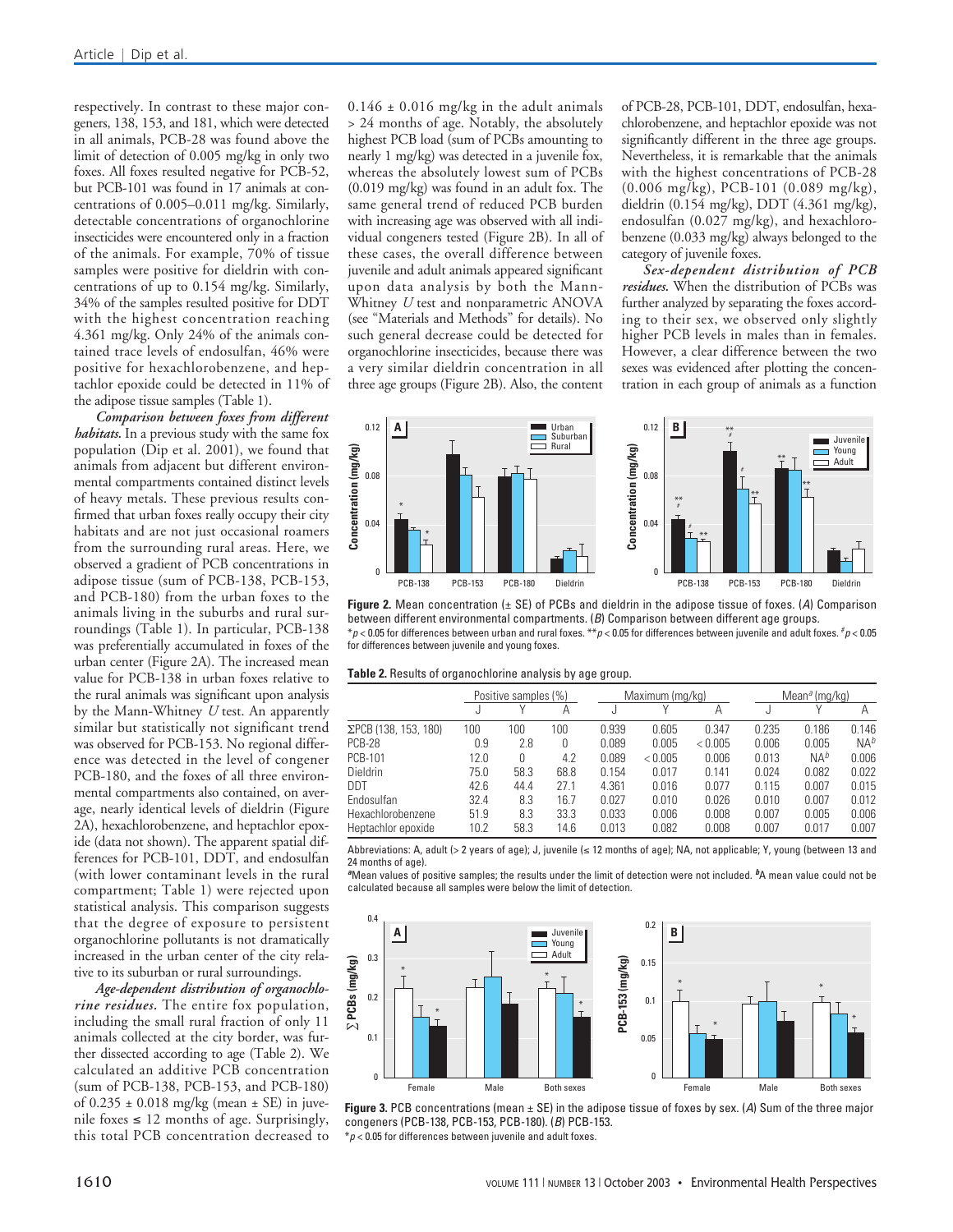of age. In fact, a statistically significant (Mann-Whitney *U* test and ANOVA) reduction of PCB concentration was found in the adipose tissue of female foxes, where the sum of PCBs decreased from  $0.225 \pm 0.032$  mg/kg (mean  $\pm$  SE) in juvenile animals to 0.129  $\pm$ 0.018 in adults (Figure 3A). In contrast, the male foxes maintained approximately the same PCB level in the fatty tissue through all stages of life (Figure 3A). The age-dependent decrease of PCB burden in female animals was significant for all individual PCB congeners tested, but the difference between juvenile and adult animals was particularly strong with PCB-153 (Figure 3B). In contrast, the PCB-153 content of adult males was not significantly different from that of juvenile animals (Figure 3B). The overall higher PCB concentration in juvenile foxes relative to adults, in combination with the selective drop of PCB levels in females, indicates that these compounds are transported from mothers to offspring during pregnancy or lactation. This elimination mechanism is absent in male foxes.

#### **Discussion**

Red foxes living in urban areas were first reported in Great Britain, where the phenomenon has been observed in cities such as London since the 1930s (Teagle 1967). Since then, the urbanization of red foxes has become a trend in many cities across the globe, where rich anthropogenic food resources can sustain high fox population densities. A recent analysis of 402 urban foxes around Zürich revealed that more than half of the average stomach content of these foxes came from anthropogenic sources, that is, food scraps and garbage (Contesse et al. In press). This finding is particularly relevant when considering that diet can be the major route of exposure to organochlorines (Dougherty et al. 2000; Safe 1994). Thus, urban and suburban foxes not only live in the same environmental compartment as humans but also share, in part, their diet composed mainly of food grown in other areas. It therefore appears that foxes may serve as sentinels that integrate multiple exposure pathways for persistent toxic chemicals ranging from local environmental pollutants to food-borne contaminants.

The most unexpected finding of this study is that juvenile foxes  $≤ 12$  months of age display a higher burden of PCBs than adult foxes. PCBs have been largely used in industry, for example, as heat transfer fluids, lubricants, dielectric fluids for transformers, and flame retardants. However, most PCB applications have been restricted because of their environmental persistence and chronic toxicity, and because of these regulatory actions, the concentrations of PCBs in environmental and biologic matrices have been steadily declining (Dougherty et al. 2000). For several years, remobilization of existing pollutants and their constant circulation in the environment and food web has been considered to represent the major source of PCB contamination in Switzerland (Müller 1994). In agreement with the general reduction of PCB exposure, we found a considerably lower PCB content in our study, conducted with samples obtained in 1999–2000, than in similar reports from neighboring countries (Germany and Italy) based on foxes collected during 1983–1993 (Brunn et al. 1991; Corsolini et al. 1999, 2000; Georgii et al. 1994). No adverse health or reproductive responses are expected to occur from this low burden of organochlorine contamination, and in fact, the local fox population in Zürich has been growing steadily during the last years.

The age-related reduction of PCB levels found in the urban fox population contrasts with the only comparable previous report. In fact, the PCB content increased with age in the study by Corsolini et al. (1999), which analyzed mainly rural foxes, indicating that the inverted distribution in our fox population may be characteristic to urban and suburban areas. Similarly, in a wild population of wolves in northwestern Russia the PCB concentrations were five times higher in adults than in juveniles, with no significant variation between males and females (Shore et al. 2001). A possible explanation for the inverted trend of PCB levels in urban and suburban foxes is provided by the finding that only females were able to reduce their PCB content with progressing age, whereas the males maintained a constant PCB burden throughout their life span. A similar sex difference has been observed before mainly in cetaceans and pinnipeds (e.g., Beckmen et al. 1999; Bernt et al. 1999; Severinsen et al. 2000) and is generally ascribed to the transfer of xenobiotics from mothers to the next generation through pregnancy and lactation. Indeed, Corsolini et al. (1999) postulated that some organochlorine pollutants may be transferred from female foxes to the fetuses during pregnancy or to the cubs during lactation. Our present study shows, in this terrestrial sentinel species, that such a transfer of toxic chemicals from females to the next generation may result in substantially higher levels of the contaminant in young animals relative to adults. Interestingly, this observation recapitulates similar findings from human studies showing that the concentration of polychlorinated xenobiotics in the blood of breast-feeding mothers decreases during the first year after birth. This reduction of polychlorinated contaminants in the mothers was accompanied by a concurrent increase in the concentration of the same xenobiotic compounds in the newborns and, at the end of the first year, the infants' blood contained more polychlorinated pollutants than did that of the

respective mothers (Abraham et al. 1996, 1998). Thus, an exceptional exposure to persistent organochlorine pollutants occurs in people during a critical stage of postnatal development, and a similar pattern is observed in urban and suburban foxes. This comparison suggests that the red fox or other urban wildlife species such as martens or badgers, sharing the same environment and in part the same diet with the human population, may be employed to monitor the bioavailability, accumulation, and distribution of persistent chemicals. Although such sentinel species data cannot be used as the sole factor in evaluating human health concerns, they provide additional monitoring strategies that should be particularly useful when studies on human volunteers are not practicable and the available information is therefore insufficient for a comprehensive risk assessment. For example, the analysis of urban and suburban fox populations may contribute to the early identification of newly released chemical hazards that rapidly accumulate in children or other sensitive risk groups.

#### **REFERENCES**

- Abraham K, Knoll A, Ende M, Päpke O, Helge H. 1996. Intake, fecal excretion, and body burden of polychlorinated dibenzo-*p*-dioxins and dibenzofurans in breast-fed and formula-fed infants. Pediatr Res 40:671–679.
- Abraham K, Päpke O, Gross A, Kordonouri O, Wiegand S, Wahn U, et al. 1998. Time course of PCDD/PCDF/PCB concentrations in breast-feeding mothers and their infants. Chemosphere 37:1731–1741.
- Ansorge H, Graeser K, Fink H-G. 1993. Schwermetallrückstände beim Rotfuchs (*Vulpes vulpes*). Beitr Jagd Wildforsch 18:79–82.
- Beckmen KB, Ylitalo GM, Towell RG, Krahn MM, O'Hara TM, Blake JE. 1999. Factors affecting organochlorine contaminant concentrations in milk and blood of northern fur seal (*Callorhinus ursinus*) dams and pups from St. George Island, Alaska. Sci Total Environ 231:183–200.
- Beeby A. 2001. What do sentinels stand for? Environ Poll 112:285–298.
- Bernt KE, Hammill MO, Lebeuf M, Kovacs KM. 1999. Levels and patterns of PCBs and OC pesticides in harbour and grey seals from the St. Lawrence Estuary, Canada. Sci Total Environ 243-244:243–262.
- Brunn H, Georgii S, Bachour G, Elmadfa I. 1991. Free-living animals as an indicator of environmental contamination. Tierarztl Umsch 46:549–553.
- Bukovjan K. 1997. Concentration of selected foreign substances in the tissues of fox *Vulpes vulpes* L. Folia Venatoria 26/27:107–112.
- Cogliano VJ. 1998. Assessing the cancer risk from environmental PCBs. Environ Health Perspect 106:317–323.
- Colborn T, vom Saal FS, Soto AM. 1993. Developmental effects of endocrine-disrupting chemicals in wildlife and humans. Environ Health Perspect 101:378–384.
- Contesse P, Hegglin D, Gloor S, Bontadina F, Deplazes P. In press. Anthropogenic food resources allow increase in a Swiss urban fox (*Vulpes vulpes*) population. Mamm Biol.
- Cook CM, Sgardelis SP, Pantis JD, Lanaras T. 1994. Concentrations of Pb and Cu in *Taraxacum* spp. in relation to urban pollution. Bull Environ Contamin Toxicol 53:204–210.
- Corsolini S, Burrini L, Focardi S, Lovari S. 2000. How can we use the red fox as a bioindicator of organochlorines? Arch Environ Contam Toxicol 39:547–556.
- Corsolini S, Focardi S, Leonzio C, Lovari S, Monaci F, Romeo G. 1999. Heavy metals and chlorinated hydrocarbon concentrations in the red fox in relation to some biological parameters. Environ Monit Assess 54:87–100.
- Dip R, Stieger C, Deplazes P, Hegglin D, Müller U, Dafflon O, et al.